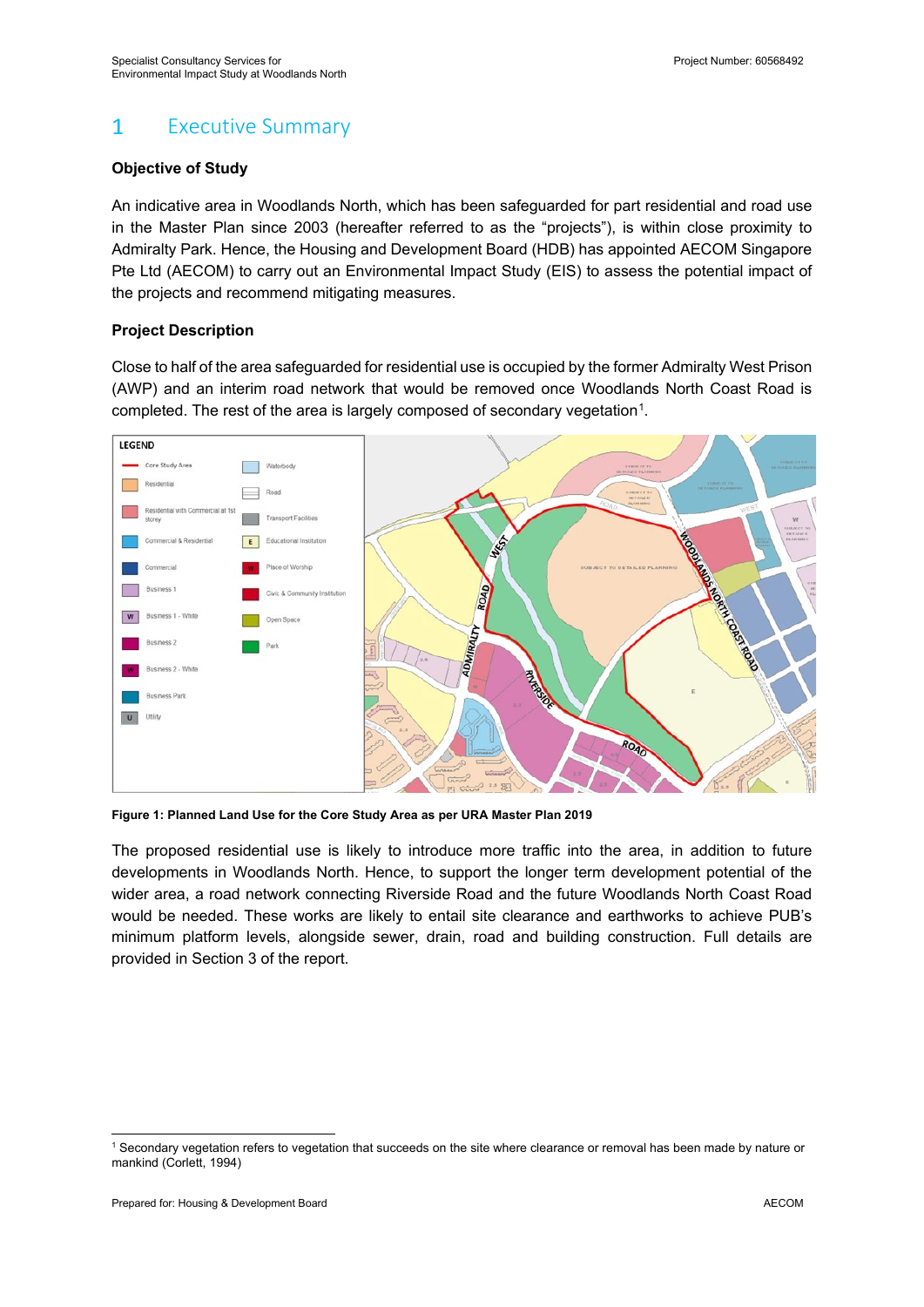## **Environmental Baseline Findings**

Baseline studies were carried out between Mar 2018 to Jan 2019 and a summary of the baseline findings is provided below. The base plans shown throughout the report reflect the site condition during the subject study period. More information can be obtained from Sections 7, 8 and 9 of the report.

<span id="page-1-2"></span><span id="page-1-0"></span>

<span id="page-1-4"></span><span id="page-1-3"></span>• **Vegetation distribution** (see [Figure 2\)](#page-1-0) - Almost half of the core study area is composed of urban structures and managed vegetation (45.3%), followed by native dominated low secondary forest (19%), herbaceous/scrubland vegetation (15.6%), exotic-dominated secondary forest (13.2%), abandoned land forest (11.3%), mangrove/coastal forest (4.3%), native-dominated freshwater swamp forest (1.5%) and waterbodies. The mangrove/coastal forest located within Admiralty Park and the native-dominated freshwater swamp forest found near/at the southwestern corner of the proposed residential use are assessed to be of high ecological value**[2](#page-1-1)**.

<span id="page-1-1"></span><sup>&</sup>lt;sup>2</sup> The ecological value of habitat types is evaluated based on 5 broad categories, the "Quality", "Resilience" and "Use" of habitat and how far the habitat supports the "Resilience" of species of "Conservation Value" (refer to Table 27).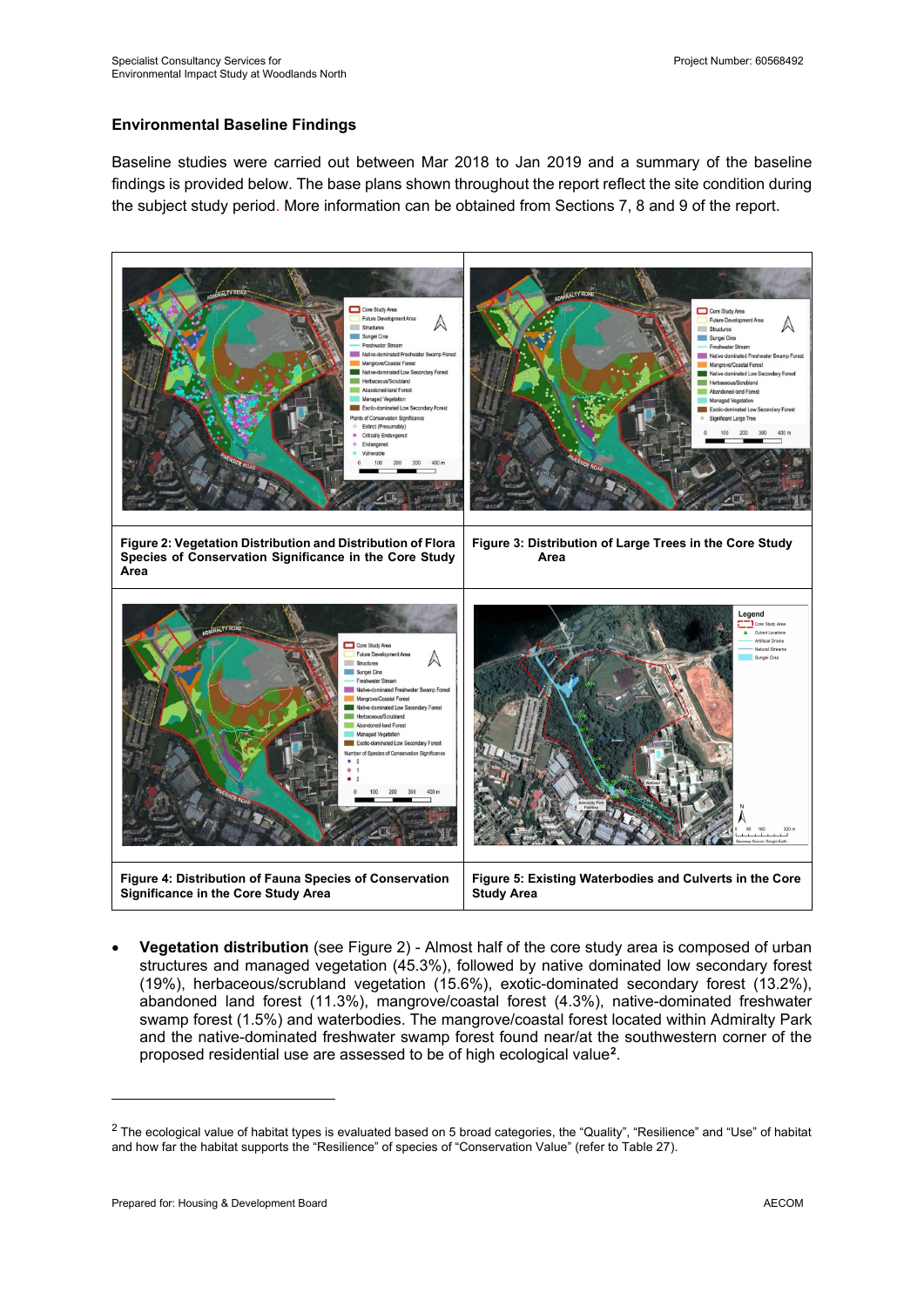- **Biodiversity, Flora** (se[e Figure 2](#page-1-0) an[d Figure 3\)](#page-1-2) Of the 475 vascular plant species (e.g. ferns and flowering plants) documented, 162 species are of conservation significance<sup>[3](#page-2-0)</sup> to varying degrees<sup>4</sup>, Many were planted in the past. These species are mainly concentrated near/at the southwestern corner of the proposed residential use. A total of 197 significant large trees and palms, comprising 44 species were documented. Close to 75% of them are found within Admiralty Park. The remaining 25% (53 trees of 13 species) are found in the southern part of the proposed residential use, most of which are commonly cultivated species.
- **Biodiversity, Fauna** (see [Figure 4\)](#page-1-3) A total of 246 fauna species were recorded. 14 are of conservation significance to varying degrees<sup>5</sup>. They are made up of one odonate, two butterflies, two reptiles and nine bird species. Though the highest fauna richness was recorded in northern Admiralty Park, with 37 species, there is no clear hotspot for fauna of conservation significant species.
- **Stream Mapping** (see [Figure 5\)](#page-1-4) There are 4 natural streams, 5 concrete drains, 10 culverts and Sungei Cina identified. All streams have continuous low-flow when no rain occurs on site or at surrounding areas. No flow condition was observed for certain drains during dry weather. During wet weather, high flow rate and increased water levels were observed at certain drains and along Sungei Cina. Most of the natural streams and drains flow to Sungei Cina through existing concrete culverts located at their downstream. water flow of Sungei Cina is influenced by tides.
- **Water Quality** Water samples were collected along the upstream, midstream and downstream of Sungei Cina to observe its in-situ and ex-situ water quality conditions. Most water quality parameters met NEA Trade Effluent Discharge limits. The concentration of ex-situ parameters did not vary significantly across the assessed locations. Comparison against relevant guidelines indicated that the water quality had a relatively high nutrient content, which suggest that water quality in Sungei Cina might effect aquatic life in Sungei Cina, in line with dissolved oxygen (DO) level findings from in-situ results.
- **Groundwater -** Based on the existing groundwater levels, the inferred groundwater flow direction is in the west-southwest towards Sungei Cina. Groundwater in areas near the Straits of Johor are expected to flow towards the sea. Saline groundwater discharge could be due to marine deposits in the soil and/or exchange with the Johor Straits.

<span id="page-2-0"></span> $3$  The global conservation status of flora and fauna follow the International Union for Conservation of Nature (Red List) while the local conservation status of fauna mainly follows the Singapore Red Data Book, with reference to updated local checklists were available. Refer to Table 13 for the definition of various global and local conservation statuses for species. For vascular plant species, only their local conservation status is considered as it is deemed more relevant in a local and development context.<br>
<sup>4</sup> See Appendix B for the plants of conservation significance

<span id="page-2-2"></span><span id="page-2-1"></span><sup>&</sup>lt;sup>5</sup> See Appendix F for more information on the list of fauna species of conservation significance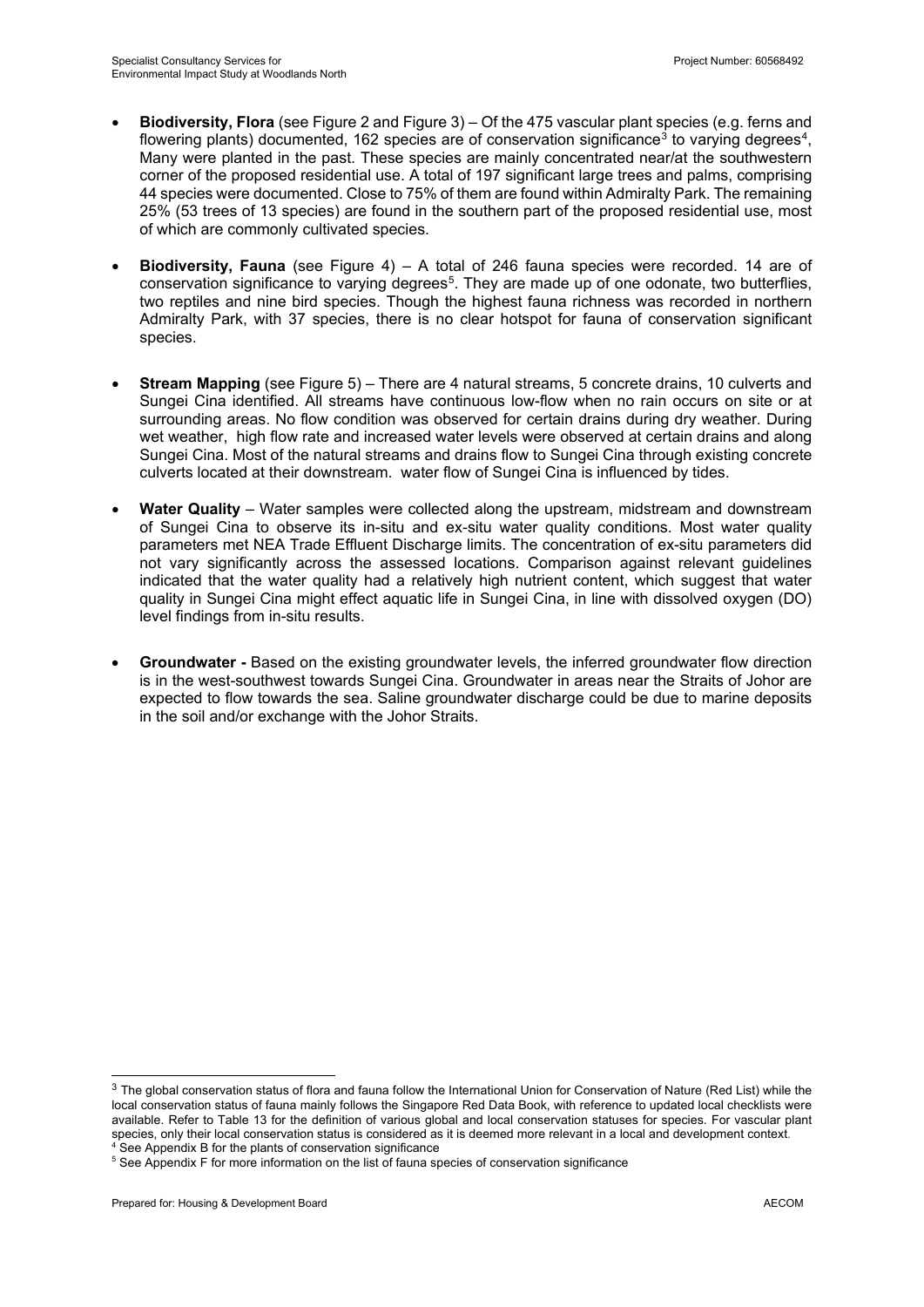## **Proposed Core Conservation Area (CCA)**



**Figure 6: Proposed Core Conservation Area (dashed pink)**

Based on the baseline findings, a 4.39 ha area (inclusive of 15 m buffer), as shown in Figure 6, is recommended to be retained based on the following considerations. More details are provided in Section 7.

- **Presence of rare and native vegetation types**, i.e. native-dominated freshwater swamp forest and native-dominated low secondary forest. The latter acts as a buffer to the former and is an earlysuccessional secondary forest $6$  that has the potential to transit into a more mature forest
- **Freshwater stream feeds the native-dominated freshwater swamp forest**
- **High concentration of flora species of conservation significance and significant large trees**
- The 15m buffer protects the retained habitats from disturbances

## **Environmental Impact Assessment**

Sections 7, 8, and 9 discuss the methodologies used for impact identification, prediction and assessment on environmental parameters including biodiversity, hydrology, water quality and groundwater, throughout the course of the projects.

## **Recommended Mitigation Measures & Environmental Monitoring and Management Plan (EMMP)**

Table 1 summarises the key mitigation measures that have been developed for adoption, to minimise the adverse impacts throughout the course of the projects. More details are in Sections 7, 8 and 9.

<span id="page-3-0"></span><sup>&</sup>lt;sup>6</sup> Forest that developed on land cleared before the 1950s, dominated by native plant species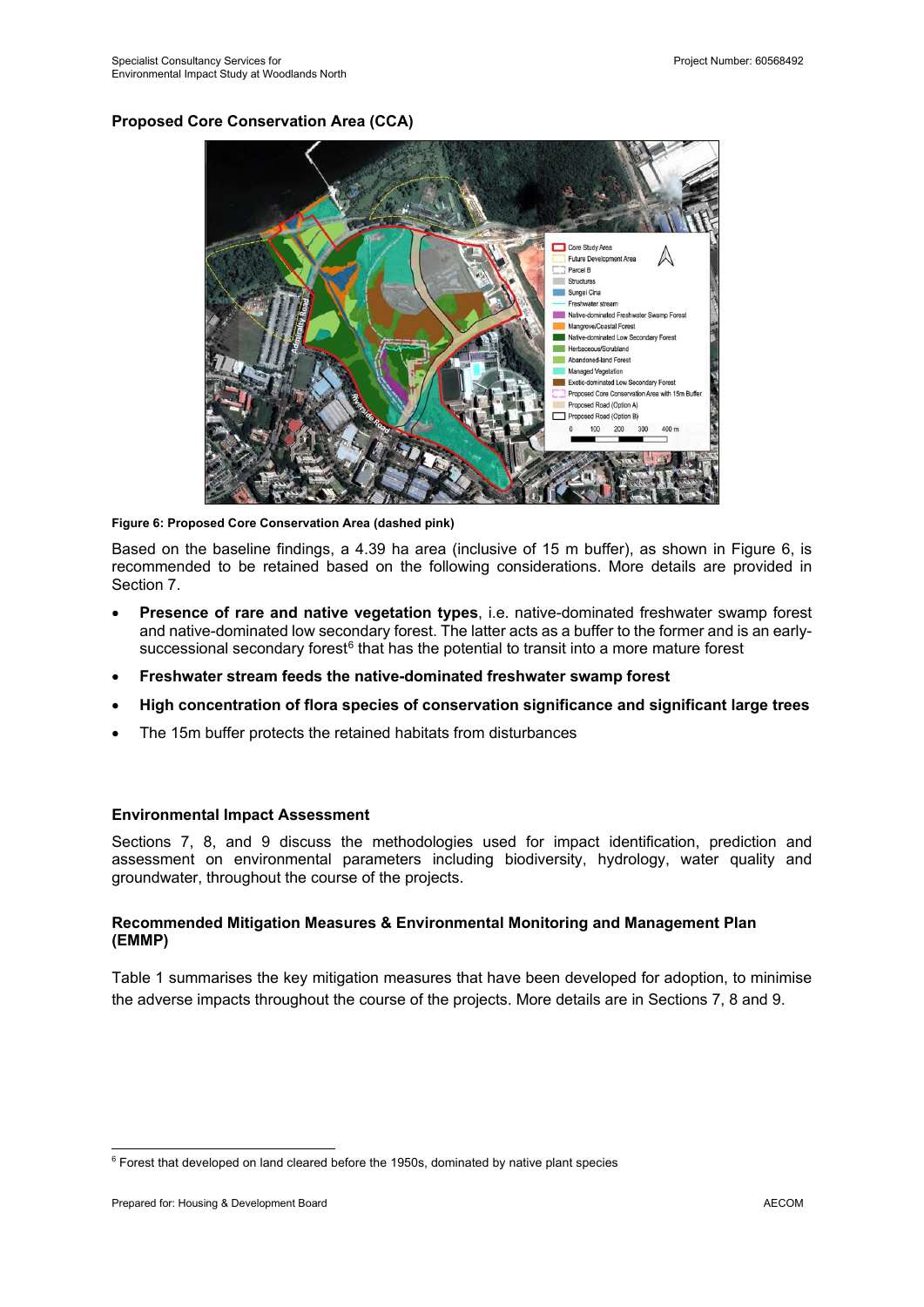### **Table 1: Recommended Key Mitigation Measures**

| <b>Environmental</b>              | <b>Recommended Key Mitigation Measures and Best Management Practices</b>                                                                                                                                                                                                                                                                                                                                                                                                                                                                                                                                                                                                                                                                                                                      |                                                                                                                                                                                                                                                                                                                                                                                                                                                                                                                                                                                                                                                                                                                                                                                                                                                                                                                          |  |  |
|-----------------------------------|-----------------------------------------------------------------------------------------------------------------------------------------------------------------------------------------------------------------------------------------------------------------------------------------------------------------------------------------------------------------------------------------------------------------------------------------------------------------------------------------------------------------------------------------------------------------------------------------------------------------------------------------------------------------------------------------------------------------------------------------------------------------------------------------------|--------------------------------------------------------------------------------------------------------------------------------------------------------------------------------------------------------------------------------------------------------------------------------------------------------------------------------------------------------------------------------------------------------------------------------------------------------------------------------------------------------------------------------------------------------------------------------------------------------------------------------------------------------------------------------------------------------------------------------------------------------------------------------------------------------------------------------------------------------------------------------------------------------------------------|--|--|
| <b>Parameter</b>                  | <b>During Pre-Construction Phase</b>                                                                                                                                                                                                                                                                                                                                                                                                                                                                                                                                                                                                                                                                                                                                                          | <b>During Construction &amp; Operational</b><br><b>Phase</b>                                                                                                                                                                                                                                                                                                                                                                                                                                                                                                                                                                                                                                                                                                                                                                                                                                                             |  |  |
| <b>Flora and</b><br>Fauna         | Retain habitats as much as possible,<br>$\bullet$<br>especially the CCA with a 15-m buffer.<br>Enhance landscape connectivity.<br>$\bullet$<br>Implement bird-friendly building<br>$\bullet$<br>design.<br>Raise awareness on human-wildlife<br>$\bullet$<br>conflicts.<br>Minimise unnecessary works by<br>$\bullet$<br>revising contractors' method<br>statements.<br><b>Establish Tree Protection Zones;</b><br>$\bullet$<br>Transplant/harvest species of<br>conservation significance<br>Execute tree-felling works outside of<br>$\bullet$<br>bird breeding and nesting season, if<br>possible.                                                                                                                                                                                         | Provide soil erosion control measures;<br>$\bullet$<br>Ensure slope stabilisation and grading<br>works will not impact the CCA.<br>Execute fauna response and rescue<br>$\bullet$<br>protocol when fauna is found on site.<br>Raise awareness on biodiversity and<br>$\bullet$<br>minimise human-wildlife conflicts by<br>conducting toolbox briefings to<br>workers.<br>Conduct regular inspections on<br>$\bullet$<br>contractors' compliance to reduce<br>fauna mortality and negative impacts<br>to surrounding habitats.<br>Reduce insecticide use.<br>$\bullet$                                                                                                                                                                                                                                                                                                                                                    |  |  |
| Hydrology<br>and Water<br>Quality | For proposed residential development<br>Conduct detailed hydrological and<br>$\bullet$<br>erosion control study on stormwater to<br>be diverted from future development to<br>CCA.<br>Design for stormwater peak flow to be<br>$\bullet$<br>lower/or equal to existing peak flow of<br>current condition.<br>Divert stormwater run-off from existing<br>$\bullet$<br>drain and future development to<br>freshwater stream.<br>Create green areas to buffer against<br>$\bullet$<br>the edge effects of the future<br>development.<br>For proposed road development<br>Avoid the CCA as much as possible.<br>Avoid introducing road structures such<br>$\bullet$<br>as columns or supporting structures<br>directly on the man-made freshwater<br>pond and Sungei Cina as much as<br>possible. | Dry out the man-made freshwater<br>$\bullet$<br>pond at Admiralty Park forebay and<br>install silt curtains before road<br>construction; Divert flow to Sungei<br>Cina while ensuring no erosion along<br>its banks.<br>Implement settling pond to limit<br>$\bullet$<br>discharge of suspended solids into<br>waterbodies; Monitor and treat effluent<br>before released into waterbodies.<br>Undertake precautionary management<br>$\bullet$<br>controls measures (e.g. regular<br>inspections, housekeeping).<br>Install portable toilets and collect<br>$\bullet$<br>sanitary effluents weekly for disposal.<br>Develop protocols for proper handling,<br>$\bullet$<br>transfer and storage of chemical<br>substances to prevent chemical<br>spillage; Conduct periodical leak<br>detection tests.<br>Periodically dispose stored solid and<br>$\bullet$<br>toxic waste by licensed waste<br>management contractors. |  |  |
| <b>Groundwater</b>                | Install piezometers to monitor changes in groundwater level.<br>Monitor salinity near the eastern and western margins of the Sungei Cina mangrove.<br>Schedule developments in phases to minimise volume of dewatering at any one time.<br>Use recharge wells as necessary during excavation works to limit groundwater<br>drawdown and baseflow reduction on Sungei Cina.                                                                                                                                                                                                                                                                                                                                                                                                                    |                                                                                                                                                                                                                                                                                                                                                                                                                                                                                                                                                                                                                                                                                                                                                                                                                                                                                                                          |  |  |